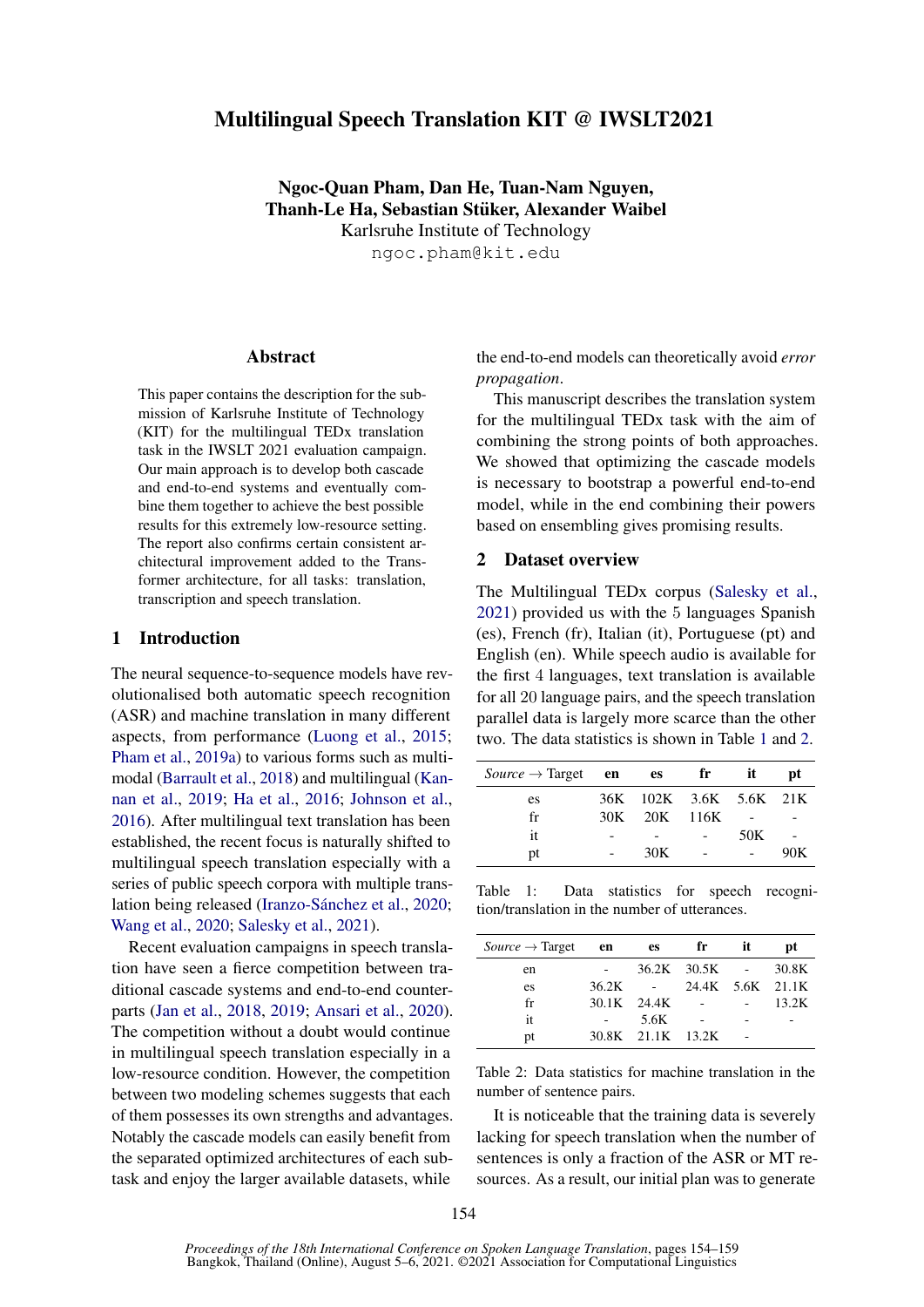synthetic translations from the available transcripts, that can effectively increase the data size for training end-to-end SLT models.

# 3 General enhancement for Transformer Models

In this section, we describe the overall model descriptions that were applied in all three tasks.

Transformers [\(Vaswani et al.,](#page-5-9) [2017\)](#page-5-9) are constructed with blocks of transformation functions including self-attention and feed-forward neural networks.

Self-attention transforms a sequence of states using themselves as queries, keys and values, building up hierarchical representational powers since the output states are the weighted-sum of the input states that can be flexibly learned during training. Relative attention [\(Shaw et al.,](#page-5-10) [2018\)](#page-5-10) further improves the interaction between states by assigning learnable weights for each relative position. [\(Pham et al.,](#page-5-11) [2020\)](#page-5-11) incorporated this mechanism into speech models by extending the partially learnable relative positions in [\(Dai et al.,](#page-4-3) [2019\)](#page-4-3) to attend to all positions in the sequence bidirectionally.

Furthermore, the Transformer models are strengthened by using dual feed-forward (FFN) layers per block instead of one [\(Lu et al.,](#page-5-12) [2019\)](#page-5-12). As such, one feed-forward network block precedes the initial self-attention in either encoder and decoder. The outputs of both FFN layers are scaled by 0.5. Besides, it is possible to help training deep Transformer better by using RELU-inspired activation functions that do not suffer from dead neurons. GELU [\(Hendrycks and Gimpel,](#page-4-4) [2016\)](#page-4-4) and SiLU [\(Elfwing et al.,](#page-4-5) [2018\)](#page-4-5) are combined with gated linear units [\(Dauphin et al.,](#page-4-6) [2017\)](#page-4-6), as used in our activation functions.

In most of our experiments and in the eventual submission, all of the above enhancements were incorporated. Ablation studies are unfortunately not fully possible because of the time constraint, but will be provided to depict the improvement of each addition.

## 4 Speech Recognition

Our speech recognition models are built based on both the LSTM and the Speech Deep Transformer [\(Pham et al.,](#page-5-1) [2019a\)](#page-5-1) enhanced with bidirectional relative attention [\(Pham et al.,](#page-5-11) [2020\)](#page-5-11). While LSTM models have been intensively experimented for the best results [\(Nguyen et al.,](#page-5-13) [2019a;](#page-5-13) [Park et al.,](#page-5-14) [2019\)](#page-5-14), Transformers have been recently adopted to this task with strong results [\(Pham et al.,](#page-5-1) [2019a,](#page-5-1) [2020\)](#page-5-11).

For the four languages in the Multilingual TEDx, we trained both multilingual Transformers and LSTM models on the combination of the datasets, using the factorization scheme. The LSTM has 6 encoder layers and 2 decoder layers with 1024 hidden units in each layer. The sole attention layer between encoder and decoder is an 8-head dotproduct attention. On the other hand, we experimented the Transformers with the "Large" models having 16 encoder layers and 6 decoder layers with 1024 units in the hidden layers.

The models are trained with Adam and an inverse square-root learning rate schedules with 4096 warm-up steps following the same setting as [\(Vaswani et al.,](#page-5-9) [2017\)](#page-5-9) for up-to 120K steps or early-stopping on the development set. In order to facilitate training, layers are randomly dropped with the highest rate of  $0.5$  and linearly reducing from top to bottom [\(Pham et al.,](#page-5-1) [2019a\)](#page-5-1). Due to the relatively small size of the dataset, regularization is added with dropout probability 0.35 in all layers, and spec augmentation with dropped frequency range is  $F = 16$  and the maximum dropped time  $T = 64$  which is relatively aggressive.

<span id="page-1-0"></span>

| Language LSTM bTF eTF |      |      |            | Ensemble |
|-----------------------|------|------|------------|----------|
| es                    | 16.9 |      | 16.4 15.25 | 14.37    |
| fr                    | 16.5 | 16.8 | 15.39      | 14.44    |
| pt                    | 18.3 | 19.5 | 171        | 16.79    |
| it                    | 19.5 | 164  | 17.24      | 15.47    |

Table 3: Comparison on Multilingual TEDx dataset (WER↓). Our baseline models include the baseline (b) and enhanced (e) Transformers (TF) and the LSTM.

Table [3](#page-1-0) shows the experimental result of speech recognition, in which we can see that the Transformer with only Relative attention is as good as the LSTM, while using all enhancements allowed us to improve the result further. It is notable that those results are obtained using our own word error rate measuring method that does not remove punctuations, which are retained in ASR to be compatible with the subsequent MT models.

Removing the punctuations and using the evaluation scripts in the same repo with [\(Salesky et al.,](#page-5-6) [2021\)](#page-5-6) gave us 11.0, 13.88, 13.38 and 14.14 error rates for Spanish, Italian, French and Portuguese respectively, which are significantly lower than the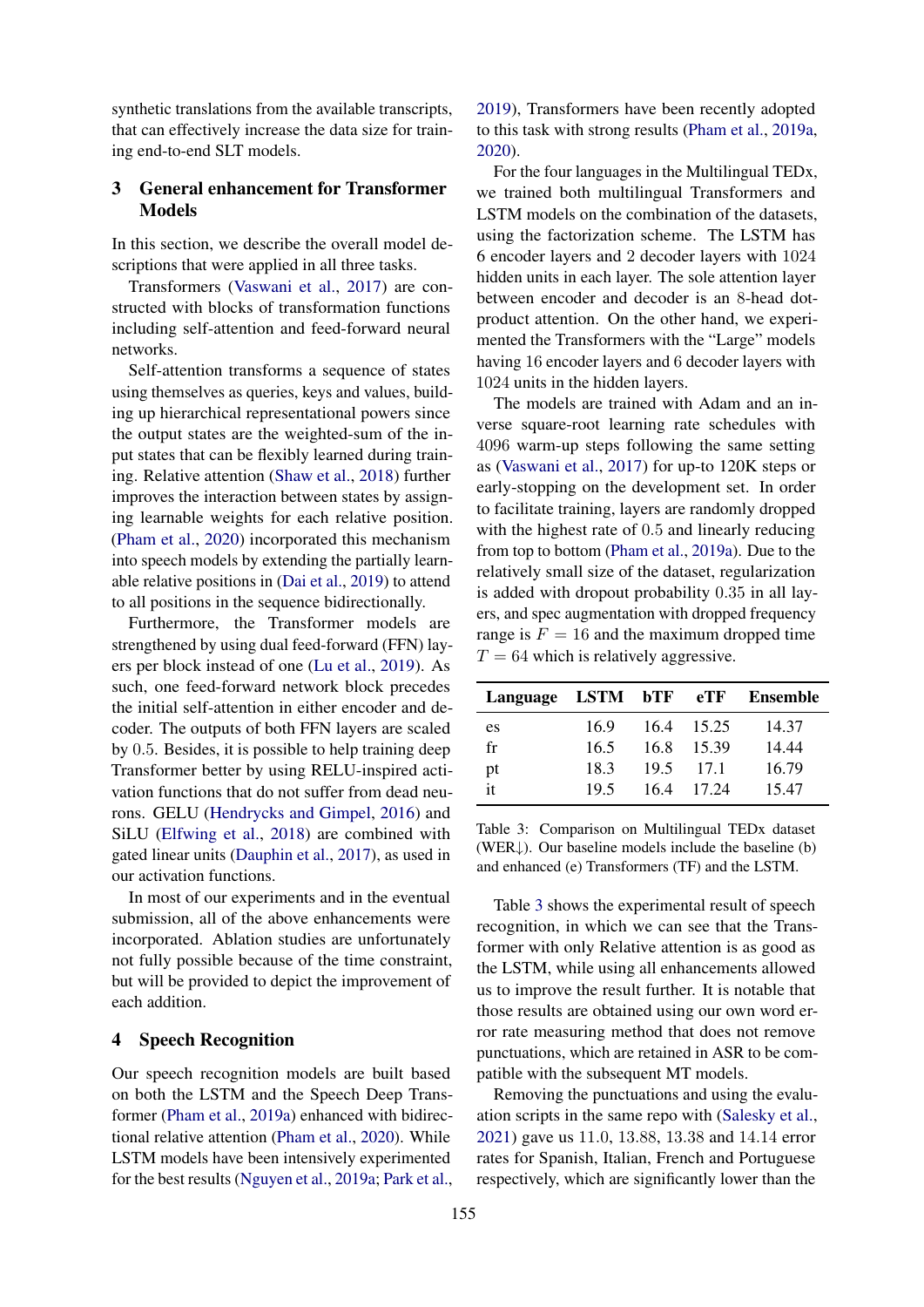Hybrid LF-MMI provided.

## 5 Machine Translation

Our multilingual machine translation is built based on the universal multilingual framework [\(Ha et al.,](#page-4-1) [2016;](#page-4-1) [Johnson et al.,](#page-5-3) [2016;](#page-5-3) [Pham et al.,](#page-5-15) [2019b\)](#page-5-15), in which the vocabulary is shared between languages using a BPE size of 16000 merging units.

Thanks to the relatively small data size, the translation task was used to measure the incremental improvement of various features, including the relative attention and the Macaron feed-forward layers. Therefore, experiments were carried out using the base-setting of Transformer as the starting point. Dropout was increased to 0.35 together with word dropout [\(Gal and Ghahramani,](#page-4-7) [2016\)](#page-4-7) at both encoder and decoder to help the models counter overfitting. The output language is controlled by the language embedding vectors added directly to the word embedding at every timestep [\(Ha et al.,](#page-4-8) [2017;](#page-4-8) [Pham et al.,](#page-5-15) [2019b\)](#page-5-15). The language pairs are randomly sampled based on the training size of each pair (no temperature was used). Training is done using the adaptive learning rate for Adam, with maximum learning rate at 0.7 achieved after 4096 warming-up steps, and is often early-stopped after 60000 training steps, each is approximately 48000 words.

Regularization is further improved via data diversification [\(Nguyen et al.,](#page-5-16) [2019b\)](#page-5-16). Carrying a similar idea of back-translation [\(Sennrich et al.,](#page-5-17) [2016\)](#page-5-17) that generates synthetic labels for untranslated monolingual data, the main idea of data diversification is to popularize the available training data with synthetic translation of both source sentences and target sentences.

According to the algorithm presented in [\(Nguyen](#page-5-16) [et al.,](#page-5-16) [2019b\)](#page-5-16), the training process is divided into rounds in which the training data is incrementally added with synthetic data coming from the refining models themselves. Starting from the original training data in round 0, we use the best settings in round  $n$  to translate the source and target sentences in the training to the counterpart language and add the synthetic translation pairs to the current training data, proceeding to round  $n + 1$ . Each synthetic pair consists of one original sentence and one synthetic sentence. The idea is the combination of backtranslation, model distillation [\(Kim and Rush,](#page-5-18) [2016\)](#page-5-18) and data augmentation [\(Wang et al.,](#page-5-19) [2018\)](#page-5-19) without any additional data.

Interestingly, thanks to the multilingual property, it is also possible to translate one sentence to a range of languages after each round, leading to different options and a massive amount of sentences to be added. However, it was empirically found out that the method did not scale after 1 round, and massively translating to all languages did not improve the training data. Therefore, after round 0, the best configuration which is an ensemble is used to generate synthetic parallel data for round 1 by just translating each sentence to the same language in the original dataset.

The translation result is seen in Table [4.](#page-3-0) We showed the progressive results as a result of adding each empirical feature, and measured the change in average over 14 language pairs. Even though the training data also contains language pairs that are not included for the SLT task, we found that adding those "reverse" language pairs is beneficial for the others.

In terms of improvement, it can be seen that even though in this extreme low-resource scenario, using more complicated architecture obtained better translations. A combination of relative attention, macaron FFN and 16 layers of depth allowed us to improve the baseline by 0.95 BLEU points, in which the relative attention seems to be the most useful. Ensembling multiple models is, as expected but costly to improve the results further.

Data diversification was very effective after the first round, by improving the average score by nearly 1 BLEU point. Italian-related language pairs enjoyed up to 2 BLEU points, due to the lowest amount of original sentences. This result somewhat went against the initial expectation, because by not changing the sampling method, the data ratio for those languages was even lower than in round 0.

We obtained the best configuration for text translation with ensembles on round 1. Proceeding to round 2 unfortunately did not produce any further improvement, which might be reasoned by the dominance of synthetic sentences in terms of quantity.

#### 6 End-to-end Speech Translation

Naturally, end-to-end speech translation is developed at the last stage to benefit from the previous stages. The ASR models serve as providing the SLT with the pretrained encoder, while we used the MT model to fill the gaps, i.e translate all available ASR data. This allows us to increase the amount of training data for SLT significantly, especially for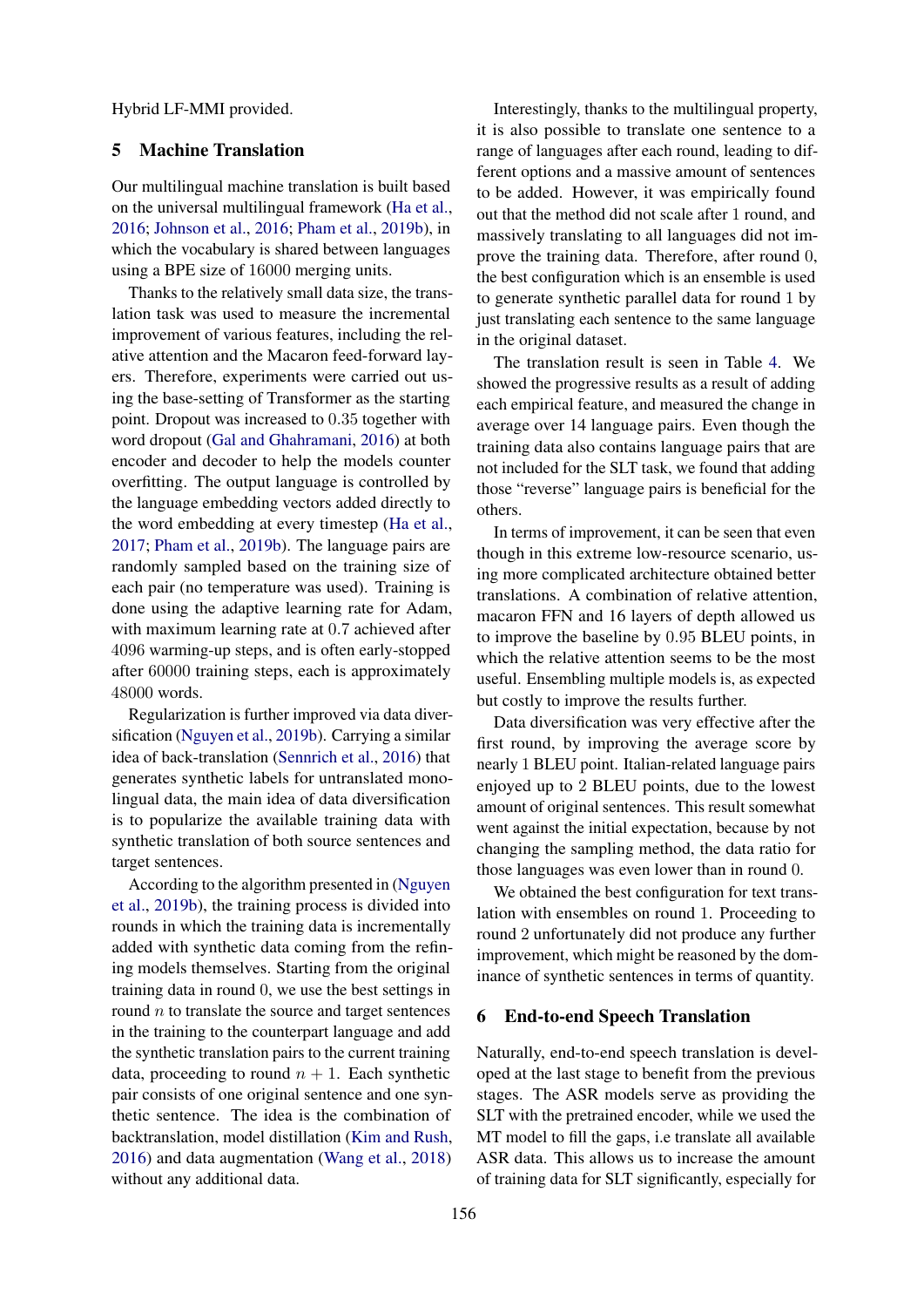<span id="page-3-0"></span>

| Pair/Model | TF    | +Rel   | $+MCR$  | $+16L$  | $+ESB$  | $+$ DSF | $+ESB$  | $+$ DSF2 |
|------------|-------|--------|---------|---------|---------|---------|---------|----------|
|            |       |        |         |         |         |         |         |          |
| es-en      | 33.48 | 33.98  | 34.94   | 34.93   | 35.16   | 35.88   | 36.14   | 35.83    |
| en-es      | 30.87 | 31.34  | 31.88   | 31.72   | 32.76   | 33.42   | 33.97   | 33.56    |
| es-fr      | 40.65 | 41.40  | 41.19   | 41.26   | 42.06   | 42.87   | 43.57   | 43.12    |
| fr-es      | 38.48 | 38.59  | 38.98   | 38.85   | 39.87   | 40.82   | 41.09   | 40.88    |
| $es-it$    | 28.82 | 29.07  | 30.24   | 31.29   | 31.27   | 32.50   | 33.80   | 32.93    |
| it-es      | 34.74 | 35.27  | 35.25   | 35.31   | 36.58   | 38.41   | 39.01   | 38.50    |
| es-pt      | 43.04 | 43.40  | 43.65   | 43.53   | 44.30   | 44.96   | 45.40   | 45.03    |
| pt-es      | 46.95 | 47.01  | 46.63   | 46.59   | 47.70   | 48.74   | 48.95   | 48.41    |
| fr-en      | 38.29 | 38.62  | 39.64   | 39.53   | 40.32   | 41.09   | 41.65   | 40.93    |
| en-fr      | 39.88 | 40.47  | 40.85   | 41.18   | 41.51   | 42.40   | 43.17   | 42.14    |
| fr-pt      | 40.61 | 41.31  | 41.71   | 42.52   | 42.50   | 43.94   | 44.25   | 43.52    |
| pt-fr      | 46.14 | 46.42  | 46.57   | 47.02   | 47.76   | 48.90   | 49.66   | 48.76    |
| fr-pt      | 37.67 | 38.49  | 38.73   | 39.81   | 39.57   | 40.23   | 40.55   | 39.52    |
| pt-fr      | 34.60 | 34.53  | 35.07   | 35.43   | 35.58   | 36.59   | 37.05   | 36.51    |
| avg        | 38.16 | 38.56  | 38.95   | 39.21   | 39.78   | 40.76   | 41.3    | 40.68    |
|            |       | $+0.4$ | $+0.29$ | $+0.26$ | $+0.57$ | $+0.98$ | $+0.54$ | $-0.62$  |

Table 4: IWSLT 2021 machine translation progressive results. The features including Relative Attention (REL), Macaron FFN (MCR), 16 layer-deep (16L), ensembling (ESB) and diversification (DSF) are additive from left to right, starting from the base model. The last row shows the improvement compared to the previous increment.

languages such as Italian and French.

Architecture wise, we only used Transformers for SLT, that followed the same training procedure with ASR due to the fact that the encoders are transferred from the Transformer ASR models.

The results are shown in Table 5. Unfortunately the results without ASR pre-training are not available because training was unstable and likely to diverge in such harsh data condition. It is not unexpected that the end-to-end model (E2E) trained with only the initially limited amount of data falls behind the performance of the cascade models. With distillation from machine translation, the performance is largely boosted to be on par with the cascade. The 0.2 differential in average mostly comes from Portuguese-Spanish, Italian-English and Italian-Spanish.

Compared with pre-distillation, a lot of languagepairs enjoyed a significant improvement of up to 26 BLEU points, such as the sample Italian audio inputs, thanks to the distillation models changing zero-shot to supervised settings. The supervised language pair that was mostly improved is Spanish-French (12 BLEU points).

Finally, in this particular SLT setup, we found that it is useful to ensemble cascade and SLT models in a multi-modal manner. In the literature, it has been observed that each approach has its own

strength. While the components of the cascade can be easily tuned individually because ASR and MT have lower mapping complexity than SLT, the end-to-end models can avoid error-propagation that plagues cascade systems. An ensemble suggests that we can combine the strengths of two approach, yet only available in certain experimental settings that leaves *audio segmentation* out of the scope. Here the ensemble is done by simply using the same bpe vocabulary for the MT and SLT models, and average the output probabilities of the MT and SLT models for every timestep. The result showed that this intuition can help improve the results further.

#### $\overline{7}$ **Final submission**

Our final submissions include an ensemble of E2E and Cascade as primary, with the E2E model served as the contrastive. The official results are shown in Table 6.

In the final results, we can see that the ensemble quality depends on the ASR performance, which can be seen in test sets with Spanish audio and French audio. At the relatively low error rate, combining two approaches provides a significant boost to the translation quality. However, for French samples the deterioration of the cascade makes the combination worse than the sole end-to-end solu-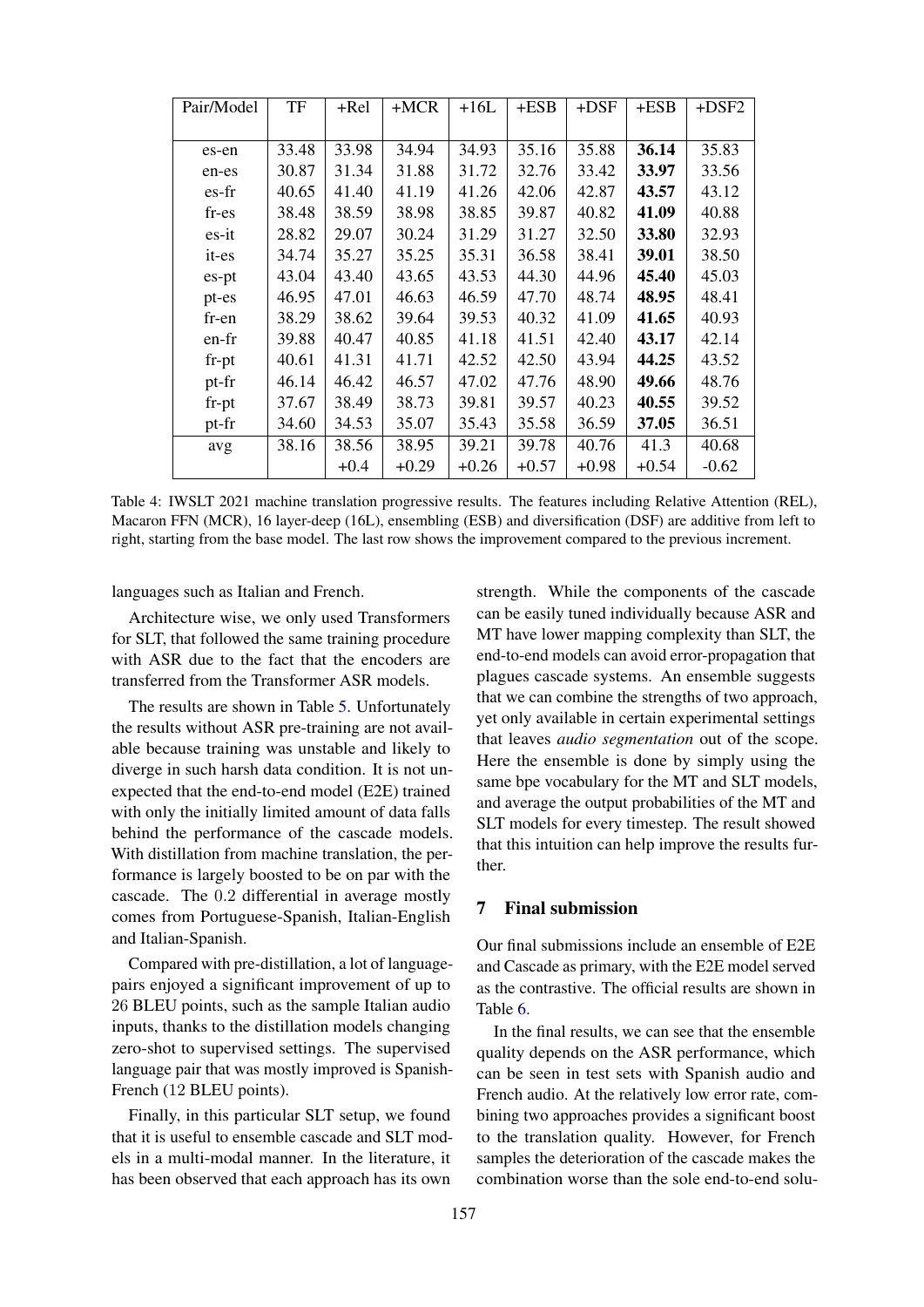<span id="page-4-9"></span>

| Model    | Cascade | E2E   | $+Syn$ | $+ESB$ |
|----------|---------|-------|--------|--------|
| Pair     |         |       |        |        |
|          |         |       |        |        |
| es-en    | 30.44   | 25.58 | 30.27  | 31.02  |
| es-fr    | 31.64   | 18.81 | 31.32  | 32.25  |
| es-it    | 26.07   | 22.94 | 26.22  | 26.21  |
| es-pt    | 39.33   | 34.73 | 39.53  | 40.04  |
| fr-en    | 35.41   | 29.73 | 35.19  | 36.06  |
| fr-es    | 37.71   | 30.13 | 38.48  | 38.96  |
| $fr$ -pt | 38.21   | 30.98 | 37.97  | 38.44  |
| pt-en    | 33.63   | 28.16 | 33.25  | 34.15  |
| pt-es    | 37.53   | 25.55 | 38.41  | 38.43  |
| it-en    | 24.28   | 5.37  | 24.92  | 25.29  |
| it-es    | 32.29   | 7.20  | 33.67  | 33.90  |
| avg      | 33.32   | 23.56 | 33.56  | 34.06  |

<span id="page-4-10"></span>Table 5: End-to-end speech translation results on progressive testsets.

| SLT        | Ensemble | E2E  |
|------------|----------|------|
| Pair       |          |      |
|            |          |      |
| es-en      | 39.3     | 38.9 |
| es-fr      | 32.4     | 31.4 |
| es-it      | 32.3     | 31.4 |
| es-pt      | 46.6     | 46.7 |
| fr-en      | 27.1     | 28.5 |
| $fr-es$    | 29.2     | 29.7 |
| $fr$ -pt   | 28.8     | 28.7 |
| pt-en      | 30.7     | 30.2 |
| pt-es      | 37.3     | 37.1 |
| it-en      | 26.5     | 25.8 |
| it-es      | 32.4     | 33.0 |
| <b>ASR</b> |          |      |
| es         | 10.0     |      |
| fr         | 26.5     |      |
| it         | 15.5     |      |
| pt         | 22.1     |      |

Table 6: Official IWSLT 2021 Speech recognition and translation results.

tion.

This experiment shows that error propagation is a serious problem and end-to-end SLT systems can be more robust than cascades with sufficient data and training efficiency improvement.

The evaluation also suggests us to investigate into zero-shot translation for multilingual SLT. which is extremely difficult because of the modality difference between the source and target sequences.

#### **Acknowledgments**

The work leading to these results has received funding from the European Union under grant agreement n°825460 and the Federal Ministry of Education and Research/DLR Projektträger Bereich Gesundheit (Germany) under grant agreement  $n^{\circ}$ 01EF1803B.

# **References**

- <span id="page-4-2"></span>Ebrahim Ansari, Nguyen Bach, Ondřej Bojar, Roldano Cattoni, Fahim Dalvi, Nadir Durrani, Marcello Federico, Christian Federmann, Jiatao Gu, Fei Huang, et al. 2020. Findings of the iwslt 2020 evaluation campaign. In Proceedings of the 17th International Conference on Spoken Language Translation, pages  $1 - 34.$
- <span id="page-4-0"></span>Loïc Barrault, Fethi Bougares, Lucia Specia, Chiraag Lala, Desmond Elliott, and Stella Frank. 2018. Findings of the third shared task on multimodal machine translation. In THIRD CONFERENCE ON MA-CHINE TRANSLATION (WMT18), volume 2, pages 308-327.
- <span id="page-4-3"></span>Zihang Dai, Zhilin Yang, Yiming Yang, Jaime Carbonell, Quoc Le, and Ruslan Salakhutdinov. 2019. Transformer-XL: Attentive language models beyond a fixed-length context. In Proceedings of the 57th Annual Meeting of the Association for Computational Linguistics (ACL).
- <span id="page-4-6"></span>Yann N Dauphin, Angela Fan, Michael Auli, and David Grangier. 2017. Language modeling with gated convolutional networks. In *International conference on* machine learning, pages 933-941. PMLR.
- <span id="page-4-5"></span>Stefan Elfwing, Eiji Uchibe, and Kenji Doya. 2018. Sigmoid-weighted linear units for neural network function approximation in reinforcement learning. Neural Networks, 107:3-11.
- <span id="page-4-7"></span>Yarin Gal and Zoubin Ghahramani, 2016. Bavesian convolutional neural networks with Bernoulli approximate variational inference. In 4th International Conference on Learning Representations (ICLR) workshop track.
- <span id="page-4-1"></span>Thanh-Le Ha, Jan Niehues, and Alexander Waibel. 2016. Toward Multilingual Neural Machine Translation with Universal Encoder and Decoder. In Proceedings of the 13th International Workshop on Spoken Language Translation (IWSLT 2016), Seattle, USA.
- <span id="page-4-8"></span>Thanh-Le Ha, Jan Niehues, and Alexander Waibel. 2017. Effective strategies in zero-shot neural machine translation. *arXiv preprint arXiv*: 1711.07893.
- <span id="page-4-4"></span>Dan Hendrycks and Kevin Gimpel. 2016. Gaussian error linear units (gelus). arXiv preprint arXiv:1606.08415.